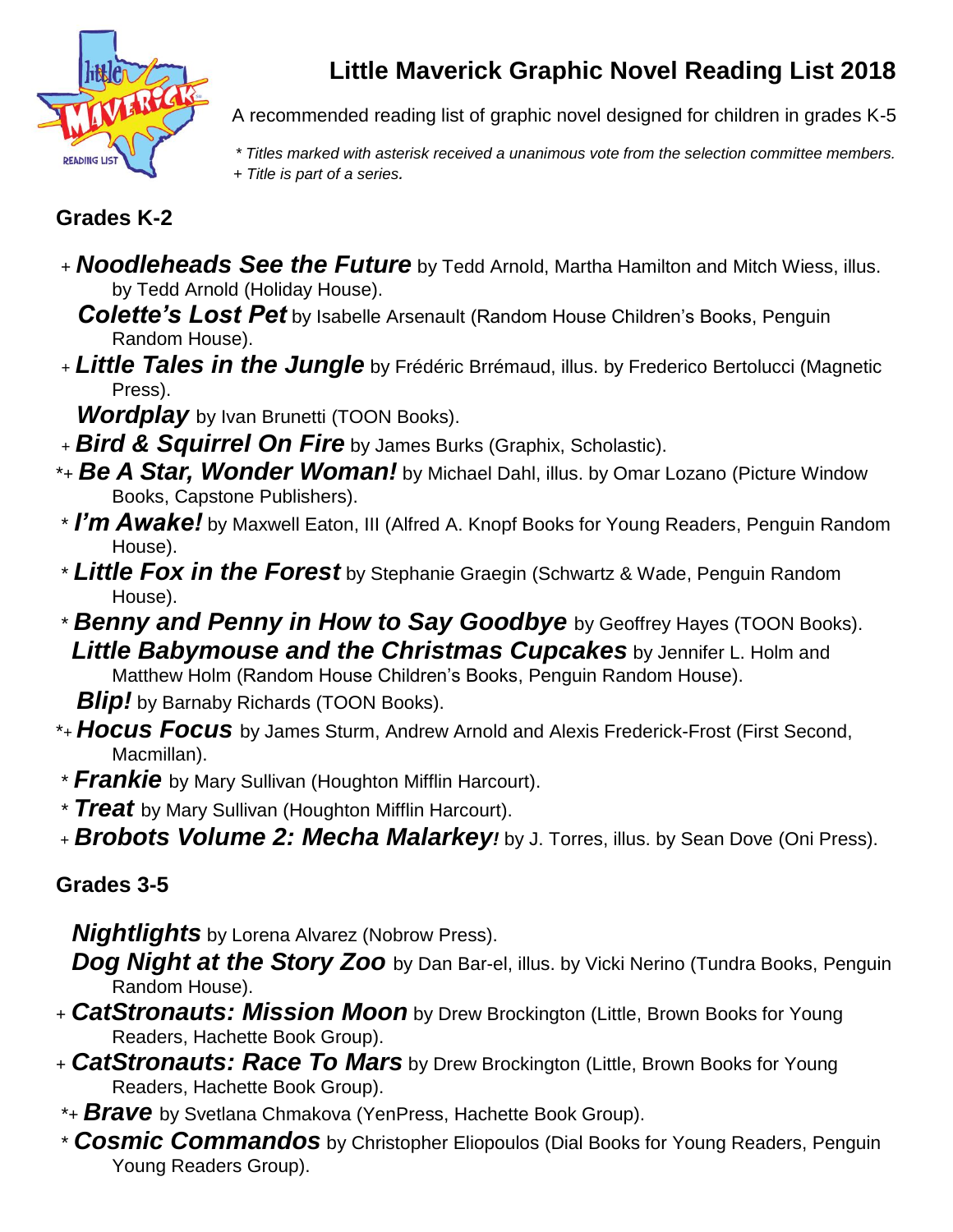<sup>+</sup> *DC Comics: Secret Hero Society #2 Fort Solitude* by Derek Fridolfs, illus. by Dustin Nguyen (Scholastic).

*Real Friends* by Shannon Hale, illus. by LeUyen Pham (First Second, Macmillan).

- <sup>+</sup> *Mighty Jack and the Goblin King* by Ben Hatke (First Second, Macmillan).
- <sup>+</sup>*The Nameless City Volume 2: The Stone Heart* by Faith Erin Hicks, color by Jordie Bellaire (First Second, Macmillan).
- \*+*Comic Squad: Detention! (Comics Squad #3)* Jennifer L. Holm, Mathew Holm, Jarret J. Krosoczka (editors) (Random House Children's Books, Penguin Random House).
	- *Dinosaur Empire!: Journey through the Mesozoic Era (Earth Before Us #1)* by Abby Howard (Amulet Books, Abrams).
	- *All's Faire in Middle School* by Victoria Jamieson (Dial Books for Young Readers, Penguin Random House).
- \* *Science Comics: Bats: Learning to Fly* by Falynn Koch (First Second, Macmillan).
- <sup>+</sup> *Knife's Edge (Four Points, Book 2)* by Hope Larson, illus. by Rebecca Mock (Farrar Straus Giroux Books for Young Readers, Macmillan).
- <sup>+</sup> *Star Scouts #1* by Mike Lawrence (First Second, Macmillan).

*Lint Boy* by Aileen Leijten (Clarion Books, Houghton Mifflin Harcourt).

*Lunch Witch #2 Knee-deep in Niceness* by Deb Lucke (Papercutz, Macmillan).

*DAN TDM: Trayaurus and the Enchanted Crystal* **by Daniel Middleton, illus. by** Doreen Mulryan and Mike Love (Harper, HarperCollins).

*Princess Princess Ever After* by Katie O'Neill (Oni Press).

<sup>+</sup> *Hilda and the Stone Forest (Hilda #5)* by Luke Pearson (Flying Eye Books, Nobrow Press).

*The Big Bad Fox* by Benjamin Renner (First Second, Macmillan).

- \* *Caveboy Dave: More Scrawny Than Brawny* by Aaron Reynolds, illus. by Phil McAndrew (Viking Books for Young Readers, Penguin Random House).
- <sup>+</sup> *Space Battle Lunchtime Volume 1: LIGHTS, CAMERA, SNACKTION!* by Natalie Riess (Oni Press).

Animal Crackers by Scott Christian Sava, illus. by Alison Acton (First Second, Macmillan).

**5 Worlds Book 1: The Sand Warrior** by Mark Siegal and Alexis Siegel, illus. by Xanthe Bouma, Matt Rockefeller and Boya Sun (Random House Children's Books, Penguin Random House).

- *Daydream Receiver (Jake Maddox Graphic Novels)* **by Brandon Terrell, illus.** by Eduardo García (Stone Arch Books, Capstone Publishers).
- <sup>+</sup> *Mermin Book Five: Making Waves*. By Joey Weiser (Oni Press).

*Fish Girl* by David Wiesner and Donna Jo Napoli, illus. by David Wiesner (Clarion Books, Houghton Mifflin Harcourt).

 *NewsPrints* by Ru Xu (Graphix, Scholastic).

## **Grades K-5**

\*<sup>+</sup> *Narwhal: Unicorn of the Sea (A Narwhal and Jelly Book #1)* by Ben Clanton (Tundra Books, Penguin Random House).